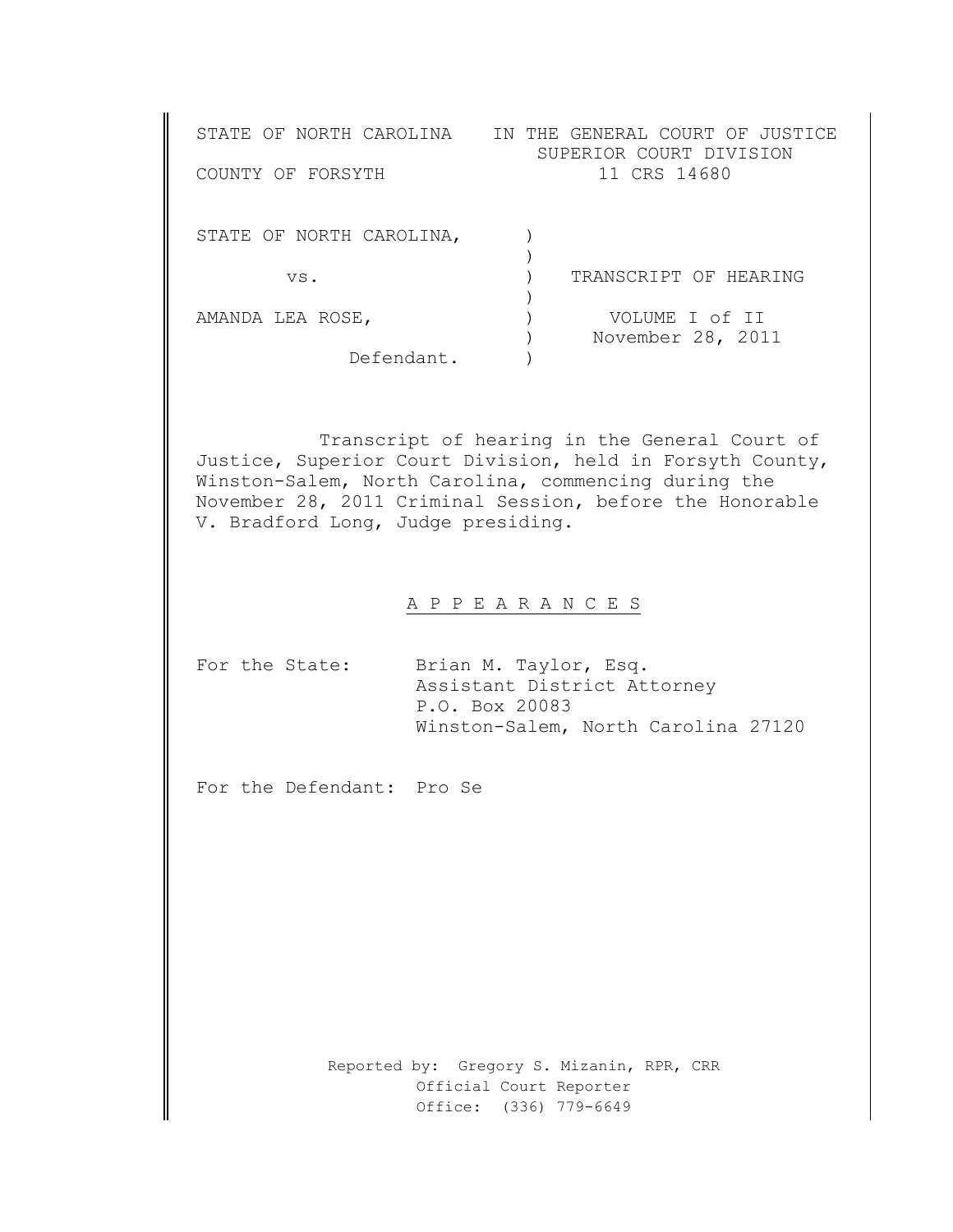## **GENERAL INDEX**

## The Court's Inquiry of Ms. Rose...................... 3 The Court's Findings................................. 8 The Court's Order.................................... 11 Statement by Ms. Rose................................ 15

*(Reporter's Note: This transcript may contain quoted material. Such material is reproduced as read or quoted by the speaker.)*

[End of page]

**Page**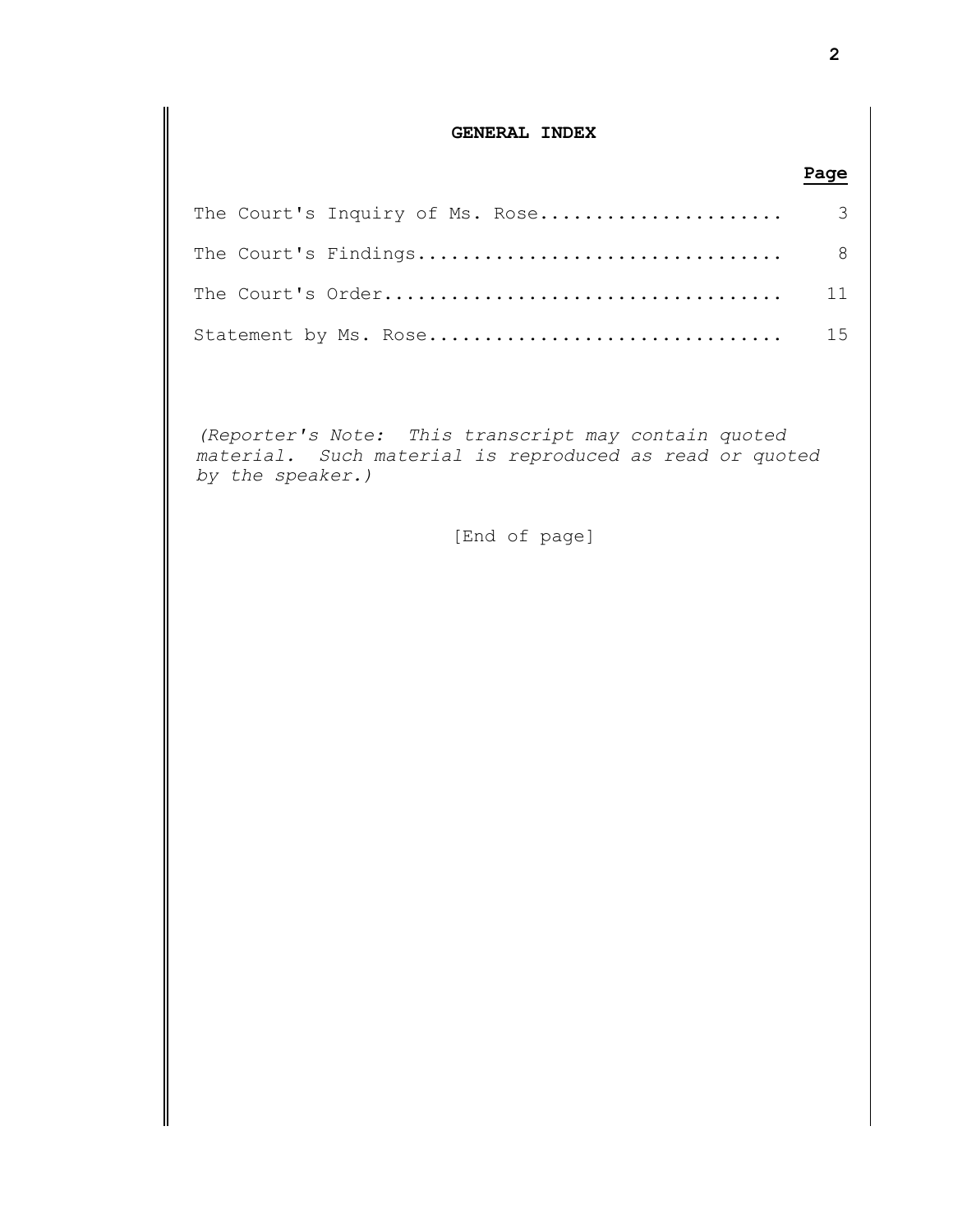| $\mathbf 1$   | Monday, November 28, 2011                                |
|---------------|----------------------------------------------------------|
| 2             | $10:37$ a.m.                                             |
| 3             | MR. TAYLOR: Number 24, Mandie Rose. She's                |
| 4             | present and coming forward.                              |
| 5             | THE COURT: Thank you, sir.                               |
| 6             | MR. TAYLOR: I believe she has waived.                    |
| 7             | MS. ROSE: Good morning, sir.                             |
| 8             | THE COURT: Good morning.                                 |
| $\mathcal{G}$ | Hold on one second. So you applied for                   |
| 10            | court appointed counsel in October, is that right?       |
| 11            | MS. ROSE: That's incorrect.                              |
| 12            | THE COURT: That's incorrect. Okay. I beg                 |
| 13            | your pardon. I thought the clerk's notes reflected Judge |
| 14            | Spivey denied you court appointed counsel along --       |
| 15            | MS. ROSE: I had Judge Davis -- oh, I'm                   |
| 16            | sorry. You're talking about -- that was entered against  |
| 17            | my consent, the waiver.                                  |
| 18            | THE COURT: Okay. Well, listen. I don't                   |
| 19            | know what you mean. I'm not sure. The clerk's notes say  |
| 20            | this: "October 10th, '11, Spivey denied court appointed  |
| 21            | counsel; continued November 28th."                       |
| 22            | So you're saying you didn't apply for a                  |
| 23            | court appointed lawyer?                                  |
| 24            | MS. ROSE: No, sir. And I was here on                     |
| 25            | October 29th, not October 10th.                          |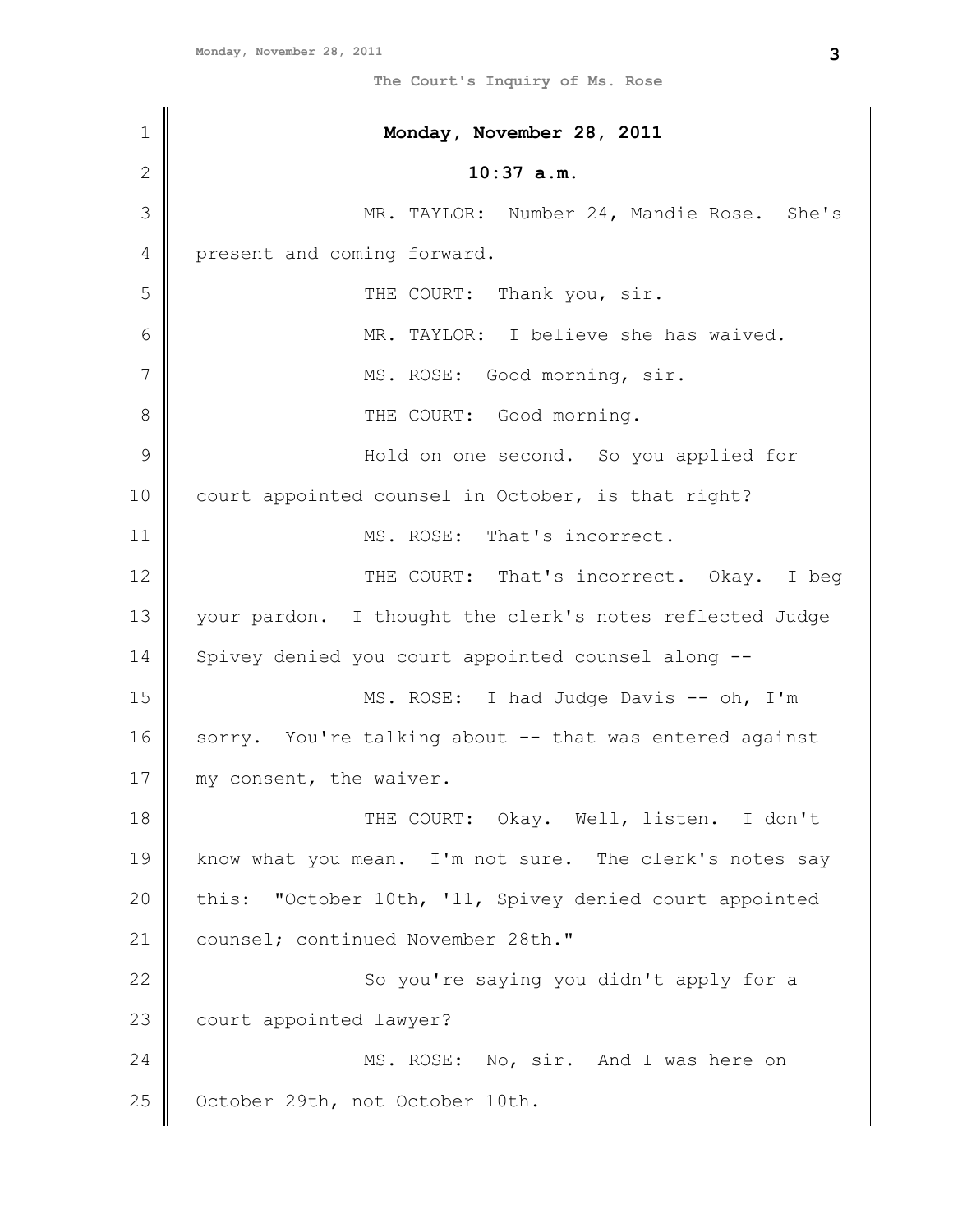| $\mathbf 1$   | THE COURT: All right. Okay. I can't                        |
|---------------|------------------------------------------------------------|
| 2             | explain the inconsistencies between your recollection and  |
| 3             | the clerk's notes, but that's what the clerk's notes say.  |
| 4             | MS. ROSE: I'm sorry. It was actually my                    |
| 5             | mistake. It was the 10th.                                  |
| 6             | THE COURT: Let's make sure there's                         |
| 7             | something in here that addresses your right to court       |
| 8             | appointed counsel in Superior Court; whether that's a      |
| $\mathcal{G}$ | waiver of counsel that Judge Spivey denied counsel, or     |
| 10            | whether you ever applied for it or not.                    |
| 11            | MS. ROSE: He entered the order against my                  |
| 12            | consent.                                                   |
| 13            | THE COURT: Okay. Tell me what "against                     |
| 14            | your consent" means.                                       |
| 15            | MS. ROSE: That means I was asking for a                    |
| 16            | hearing to challenge jurisdiction. I'm here for a          |
| 17            | prearraignment challenge of jurisdiction.                  |
| 18            | And he requested that $I$ -- he asked me of                |
| 19            | course for my -- what my waiver would be.                  |
| 20            | THE COURT: Answer?                                         |
| 21            | MS. ROSE: Yes. Thank you.                                  |
| 22            | And I refused to answer until I was --                     |
| 23            | until the challenge of jurisdiction had been answered; and |
| 24            | so he entered it for me.                                   |
| 25            | (Pause from 10:40 a.m. to 10:41 a.m.)                      |
|               |                                                            |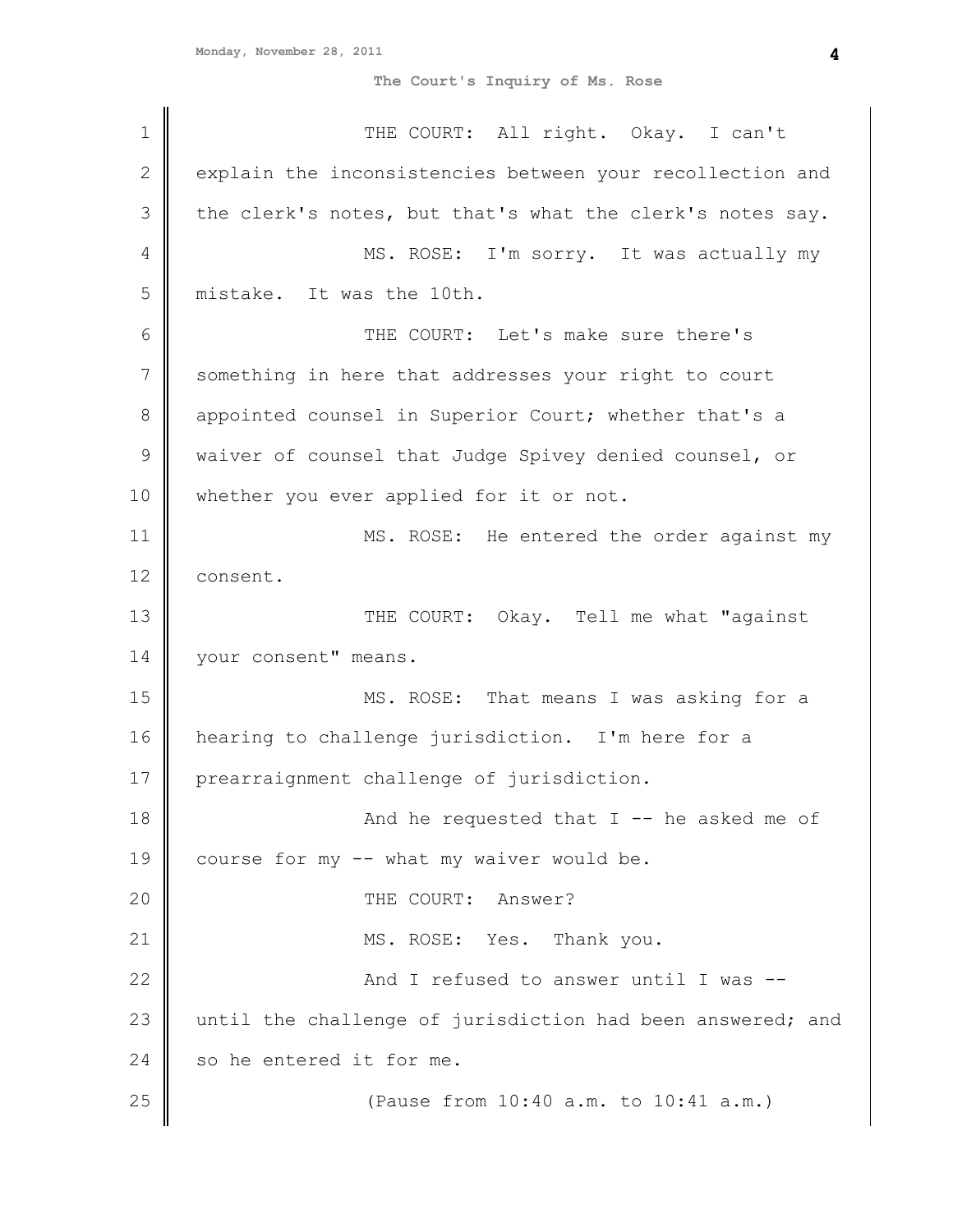| $\mathbf 1$   | THE COURT: Here's a waiver from District                   |
|---------------|------------------------------------------------------------|
| $\mathbf{2}$  | Court, where you waived your right in front of Judge       |
| 3             | Hartsfield in District Court.                              |
| 4             | MS. ROSE: That was done out of coercion.                   |
| 5             | I also entered a rescission of signature for that, as      |
| 6             | well.                                                      |
| 7             | THE COURT: I believe you said "entered,"                   |
| 8             | is that correct?                                           |
| $\mathcal{G}$ | MS. ROSE: Entered. I'm sorry.                              |
| 10            | THE COURT: Okay. Well, here's the bad                      |
| 11            | news for all of us: I can't find anything in here where    |
| 12            | the clerk says Judge Spivey denied your right to court     |
| 13            | appointed counsel. I don't see anything in here where      |
| 14            | there's a formal order addressing your right to court      |
| 15            | appointed counsel; whether you filled out an affidavit and |
| 16            | that was denied, or you waived your right. So here's what  |
| 17            | we need to do. We need to address that now. Okay?          |
| 18            | Now, Miss Rose, ma'am, you are charged with                |
| 19            | operating a motor vehicle with no operator's license;      |
| 20            | that's a class 2 misdemeanor in the State of North         |
| 21            | If you are convicted, you stand to receive a<br>Carolina.  |
| 22            | maximum sentence of 60 consecutive days on the no          |
| 23            | operator's license.                                        |
| 24            | And you're also charged with operating a                   |
| 25            | motor vehicle with expired registration or tag; that's a   |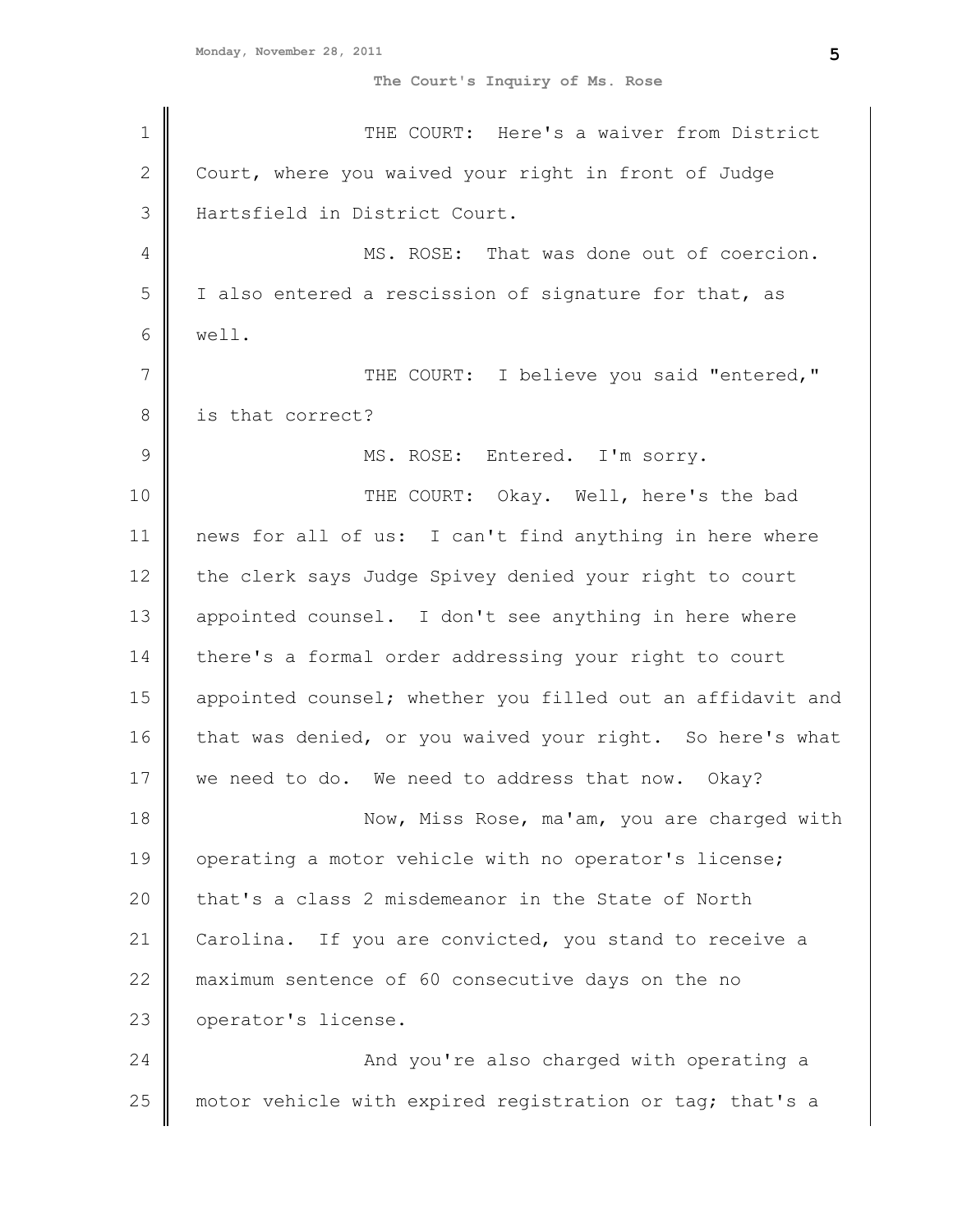|                | class 2 misdemeanor with a maximum possible sentence of 60 |
|----------------|------------------------------------------------------------|
| 2              | days' confinement. So your exposure to prison, if you      |
| $\mathcal{S}$  | were to be convicted of both and you were to have one to   |
| $\overline{4}$ | five prior misdemeanors -- and there's a lot of "ifs"      |
| 5              | there -- and the judge gave you the maximum sentence on    |
| 6              | both -- would be 120 consecutive days.                     |

7 8 9 10 11 12 13 14 15 16 17 18 Now, ma'am, you have the right to represent yourself; you have the right to hire your own lawyer; you have the right to have a court appointed lawyer whose costs will be paid for by the State of North Carolina to represent you. Your eligibility for a court appointed lawyer will be based upon an affidavit that you execute. This affidavit concerns your income, expenses, property, and debt. If you receive a court appointed lawyer at your request and plead guilty, or are found guilty later in the process, you may be required by the state to pay back the State of North Carolina all or part of the cost of your own attorney.

19 20 21 22 23 24 25 I understand that you're challenging the Court's jurisdiction to try you in this matter, ma'am. We have to -- the first order of business before we get to jurisdiction of the Court, we must address your representation. That is, whether you intend to represent yourself, hire your own lawyer, or seek a court appointed lawyer. Before there's any trial, before a jury is called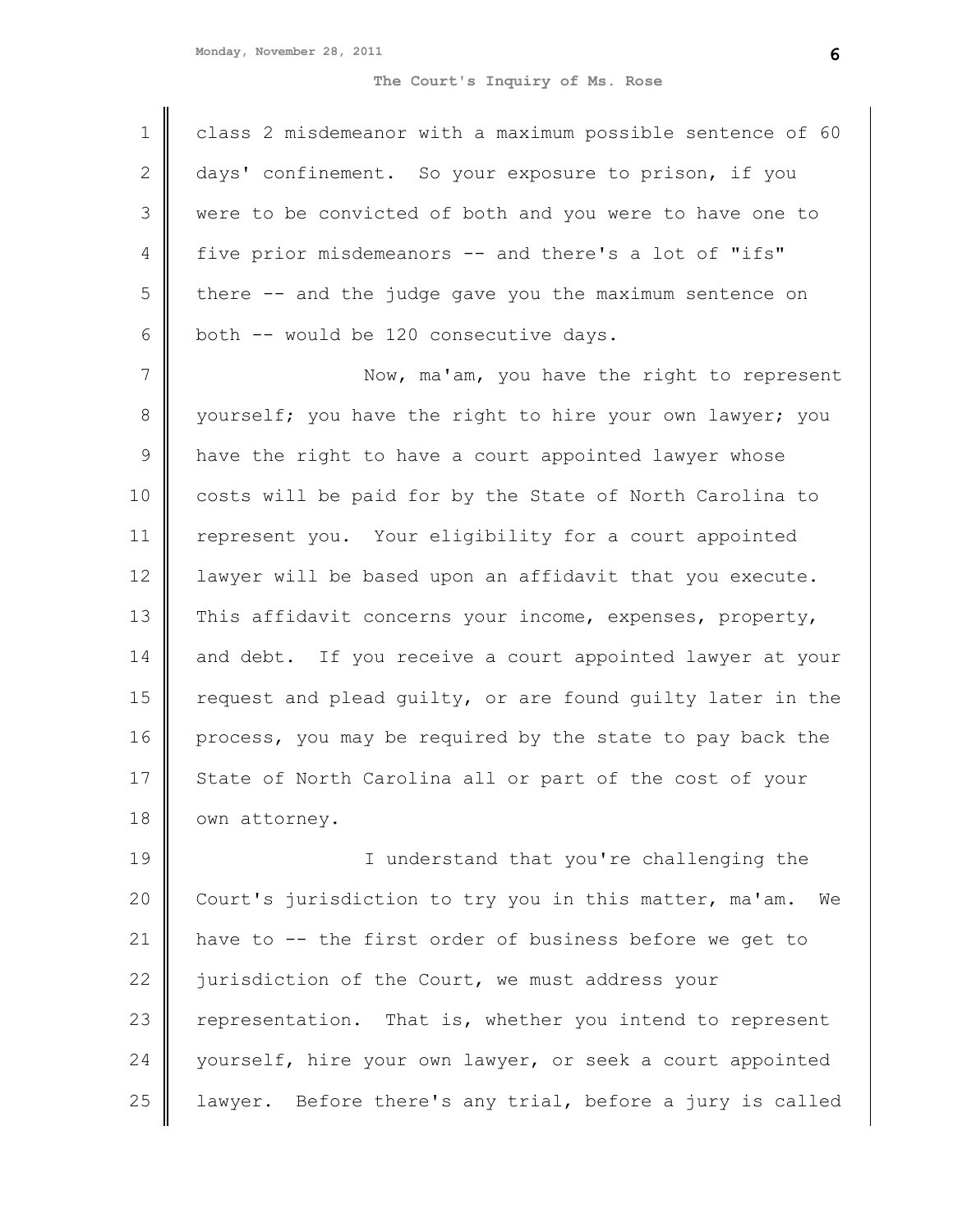| $\mathbf 1$    | in here, you'll be heard on your motion, or your attorney |
|----------------|-----------------------------------------------------------|
| $\mathbf{2}$   | will be heard on your motion as to lack of jurisdiction   |
| 3              | before any of that happens.                               |
| 4              | But the first order of business is sort                   |
| 5              | of -- I think the way it is in your head, we're sort of   |
| 6              | putting the cart before the horse. We have to determine   |
| $\overline{7}$ | what you're gonna do about a lawyer; then we put the      |
| $\,8\,$        | matter on to hear your motion as to jurisdiction. And the |
| $\mathsf 9$    | fact that you have a lawyer does not somehow cede extra   |
| 10             | jurisdiction -- some sort of jurisdiction that the Court  |
| 11             | didn't have previously.                                   |
| 12             | Of course you've been charged. You're in                  |
| 13             | court. I understand you say the Court -- your argument is |
| 14             | the Court doesn't have jurisdiction to proceed. We have   |
| 15             | to determine what you're gonna do about a lawyer to       |
| 16             | protect your rights. And I understand you say to protect  |
| 17             | your rights, we should determine that we don't have the   |
| 18             | jurisdiction to proceed. We need to determine whether you |
| 19             | want assistance in pursuing that motion or you wanna      |
| 20             | pursue it by yourself; and, also, if that motion is       |
| 21             | denied, possibly try this case to a jury by yourself.     |
| 22             | So tell me what you wanna do about a                      |
| 23             | lawyer, please, ma'am.                                    |
| 24             | MS. ROSE: I'll let the Court decide,                      |
| 25             | because I still maintain the same position that needs to  |
|                |                                                           |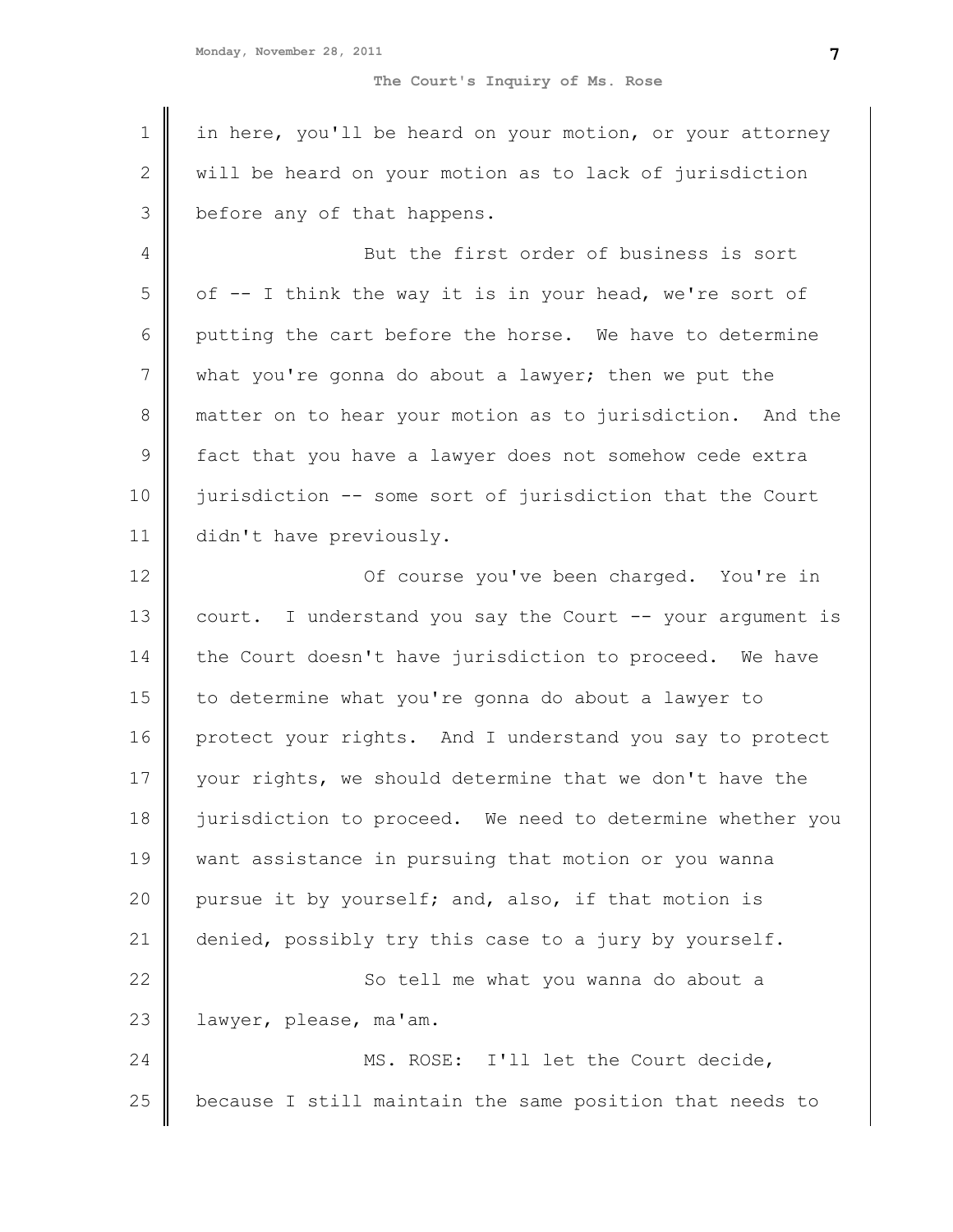**The Court's Findings**

| $\mathbf 1$   | be decided beforehand.                                   |
|---------------|----------------------------------------------------------|
| $\mathbf{2}$  | THE COURT: And what is that, ma'am?                      |
| 3             | MS. ROSE: I'm sorry.                                     |
| 4             | THE COURT: I didn't understand you.                      |
| 5             | MS. ROSE: I'm sorry. I'm maintaining that                |
| 6             | the jurisdictional challenge needs to come before the    |
| 7             | waiver, and so I'll let the Court decide.                |
| 8             | THE COURT: Well, I'm the judge, and I've                 |
| $\mathcal{G}$ | decided that the right to counsel comes before the       |
| 10            | jurisdictional challenge. So I'm asking you what you     |
| 11            | wanna do about a lawyer.                                 |
| 12            | MS. ROSE: I'm not in a position to say                   |
| 13            | because I'm here on special appearance as a respondent.  |
| 14            | THE COURT: Mr. Reporter, would you please                |
| 15            | place this in the form of an order, please.              |
| 16            | The Court makes the following findings of                |
| 17            | fact by a greater weight of the evidence:                |
| 18            | The defendant, Mandie Rose, is<br>One.                   |
| 19            | present in court proceeding pro se.                      |
| 20            | The State of North Carolina is<br>Two.                   |
| 21            | present, represented by Mr. Brian Taylor.                |
| 22            | The defendant is charged with no<br>Three.               |
| 23            | operator's license and operating a motor vehicle with an |
| 24            | expired tag.                                             |
| 25            | The Court informed the defendant<br>Four.                |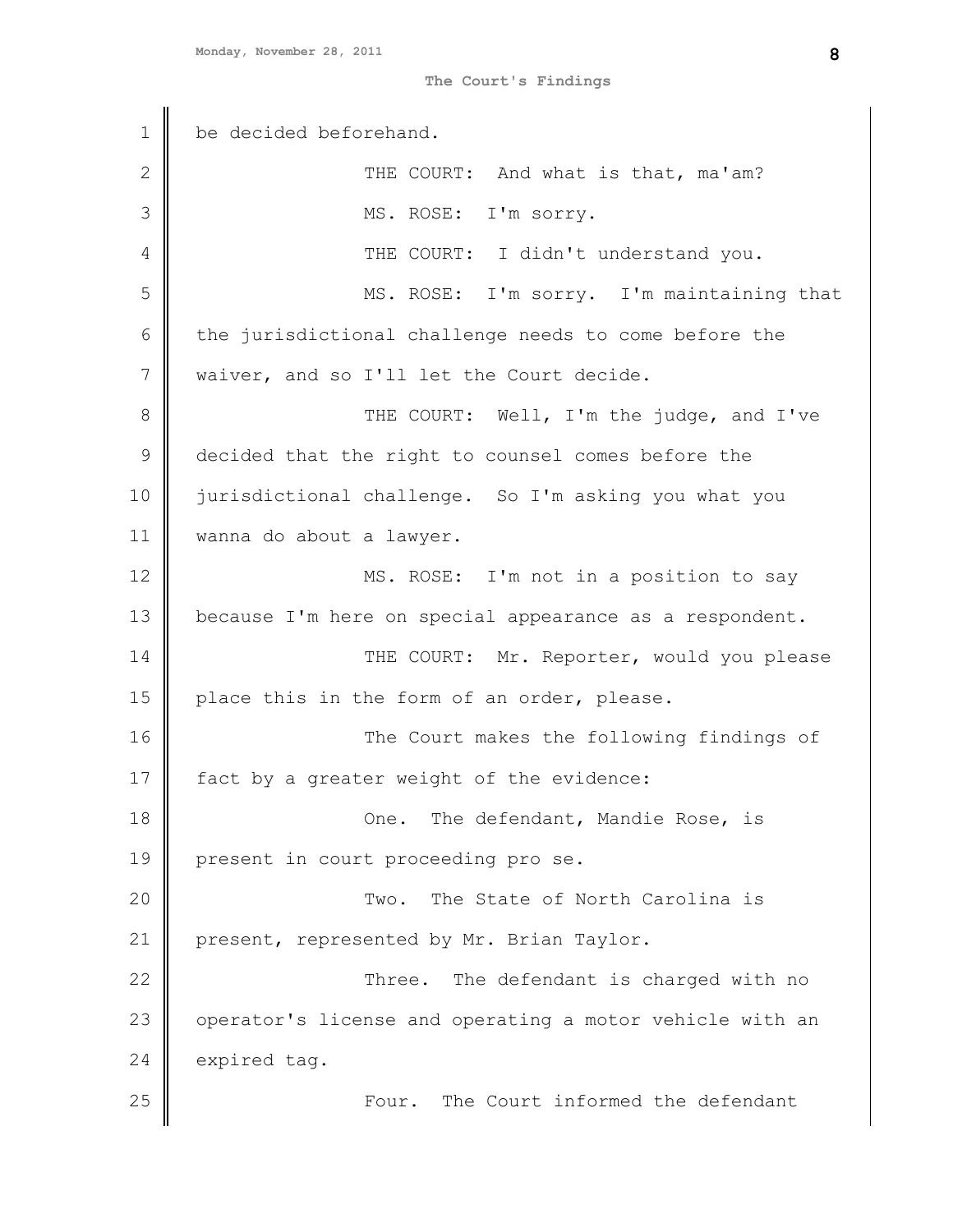**The Court's Findings**

1 2 3 4 5 6 7 8 9 10 11 12 13 14 15 16 17 18 19 20 21 22 23 24 25 that these were class 2 misdemeanors, and the maximum possible punishment to which she could be subjected is 120 days confinement in the North Carolina Department of Corrections. Next number. The notes of the Clerk of Superior Court, Forsyth County, indicate that on October the 10th, 2011, the defendant made an appearance before the Honorable Ronald Spivey, and Judge Spivey denied the defendant court appointed counsel. (Pause from 10:50 a.m. to 10:51 a.m.) THE COURT: The Court is unable to locate -- under diligent search in the file -- an order from Judge Spivey denying the defendant counsel, and unable to locate an affidavit wherein the defendant applied for court appointed counsel. Next number. The file does contain the defendant's waiver of court appointed counsel in District Court. Next number. In open court the defendant was advised of the charges against her, the maximum possible punishment, and her right to counsel. Next number. The defendant declined to inform the Court whether she wished to represent herself, hire her own lawyer, or seek a court appointed lawyer. Next number. The defendant informed the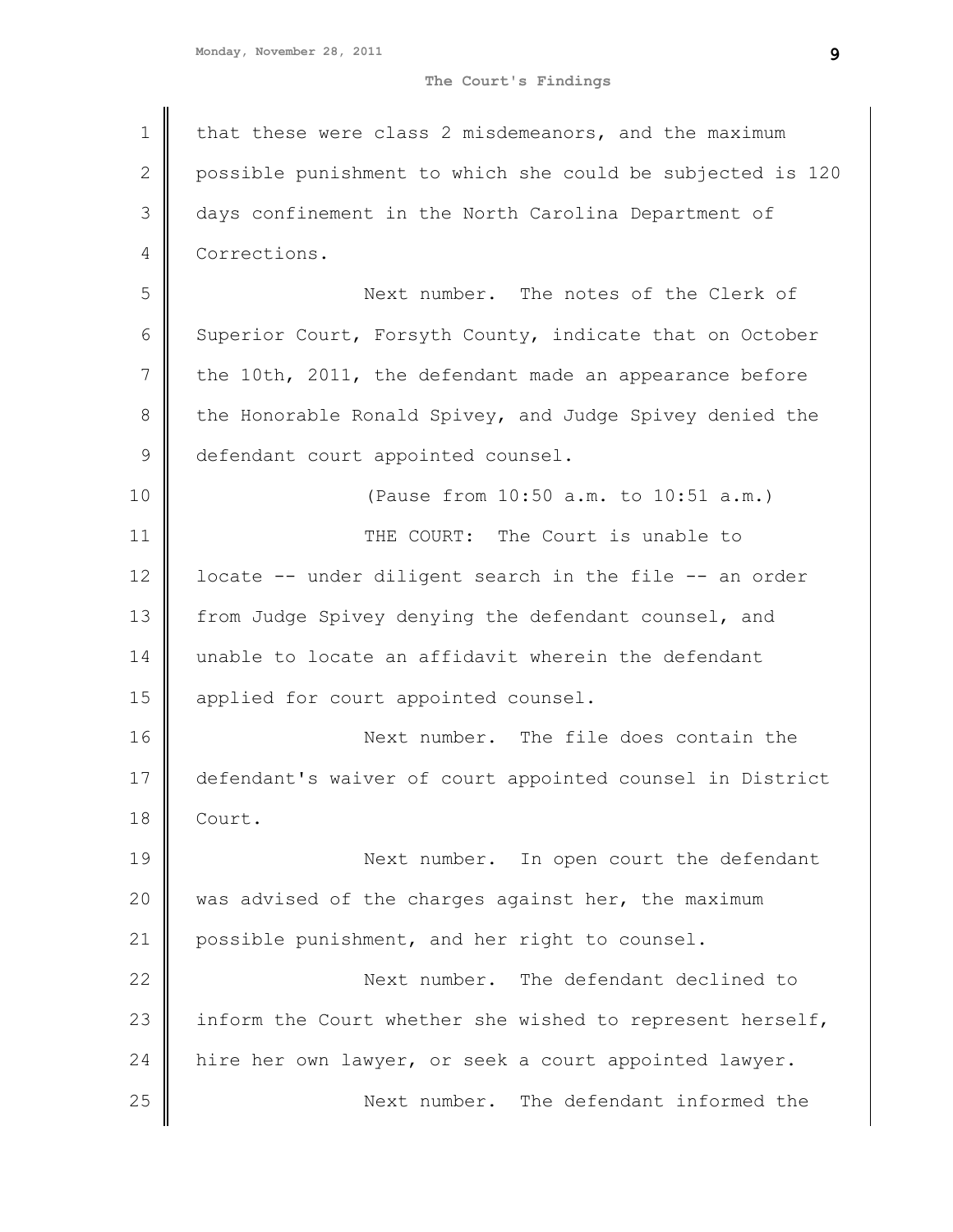```
Monday, November 28, 2011
```
**The Court's Findings**

| Court that she was making a special appearance to contest |
|-----------------------------------------------------------|
| the jurisdiction of this court.                           |
| Next number. The court file is rife with                  |
| paper writings filed by the defendant under various       |
| titles, including Memorandum of Law, which purport to     |
| contest the jurisdiction of this court under what appears |
| to the Court numerous legal theories.                     |
| Next number. This Court finds and                         |
| concludes that the defendant has been properly advised of |
| the charges against her; the maximum possible punishment  |
| she could receive upon conviction of the charges.         |
| The Court further concludes -- finds and                  |
| concludes that the defendant is not under -- to the best  |
| knowledge of the Court, the defendant is not under any    |
| type of disability.                                       |
| The Court further finds and concludes --                  |
| well, let me just $-$                                     |
| How old are you, ma'am?                                   |
| MS. ROSE: 30.                                             |
| THE COURT: Did you graduate from high                     |
| school?                                                   |
| MS. ROSE: Yes, sir.                                       |
| THE COURT: Are you able to read and write?                |
| MS. ROSE: Yes, sir.                                       |
| THE COURT: Have you ever been adjudicated                 |
|                                                           |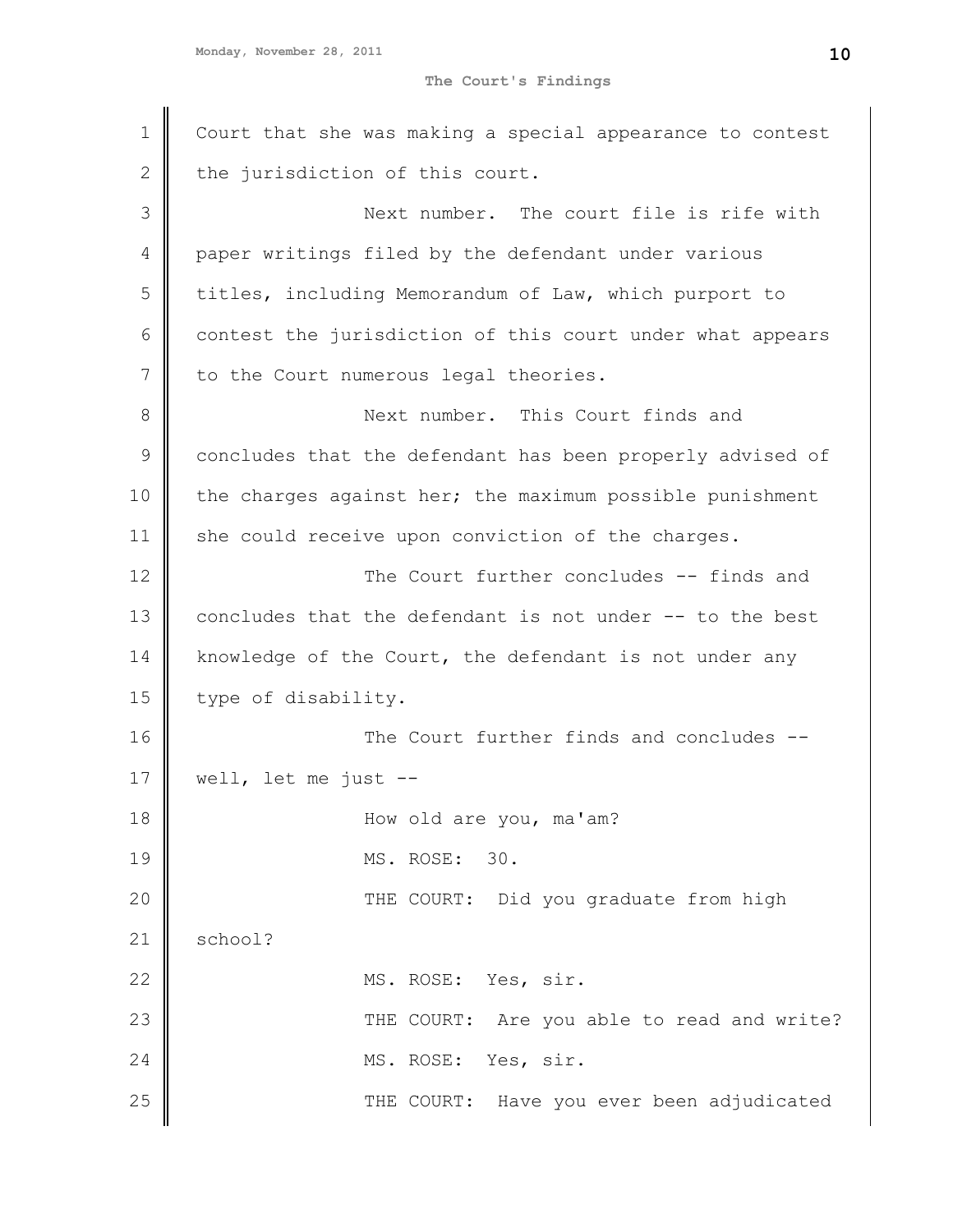**The Court's Order**

| 1  | as an incompetent in the State of North Carolina?         |
|----|-----------------------------------------------------------|
| 2  | MS. ROSE: No, sir.                                        |
| 3  | THE COURT: The Court further finds that                   |
| 4  | the defendant is 30 years of age; is a high school        |
| 5  | graduate; is able to read and write; has never been       |
| 6  | adjudicated as an incompetent in the State of North       |
| 7  | Carolina.                                                 |
| 8  | The Court finds and concludes that she is                 |
| 9  | not under any known disability to the Court.              |
| 10 | The Court further finds and concludes that                |
| 11 | the defendant has been properly advised of the charges    |
| 12 | against her and her right to counsel in this matter.      |
| 13 | The Court further finds and concludes that                |
| 14 | the defendant -- by her refusal to inform the Court after |
| 15 | the Court, in its opinion, has attempted to diligently    |
| 16 | explain her rights to her -- that the defendant has       |
| 17 | refused to make an election to counsel; that this         |
| 18 | constitutes a waiver of counsel.                          |
| 19 | It's therefore ordered that the defendant                 |
| 20 | has waived her right to court appointed or privately      |
| 21 | retained counsel, and is proceeding to trial pro se.      |
| 22 | That will be one order.                                   |
| 23 | Ma'am, I have determined that you're                      |
| 24 | proceeding to trial pro se in this matter.<br>Your        |
| 25 | jurisdictional challenge will be heard before the trial,  |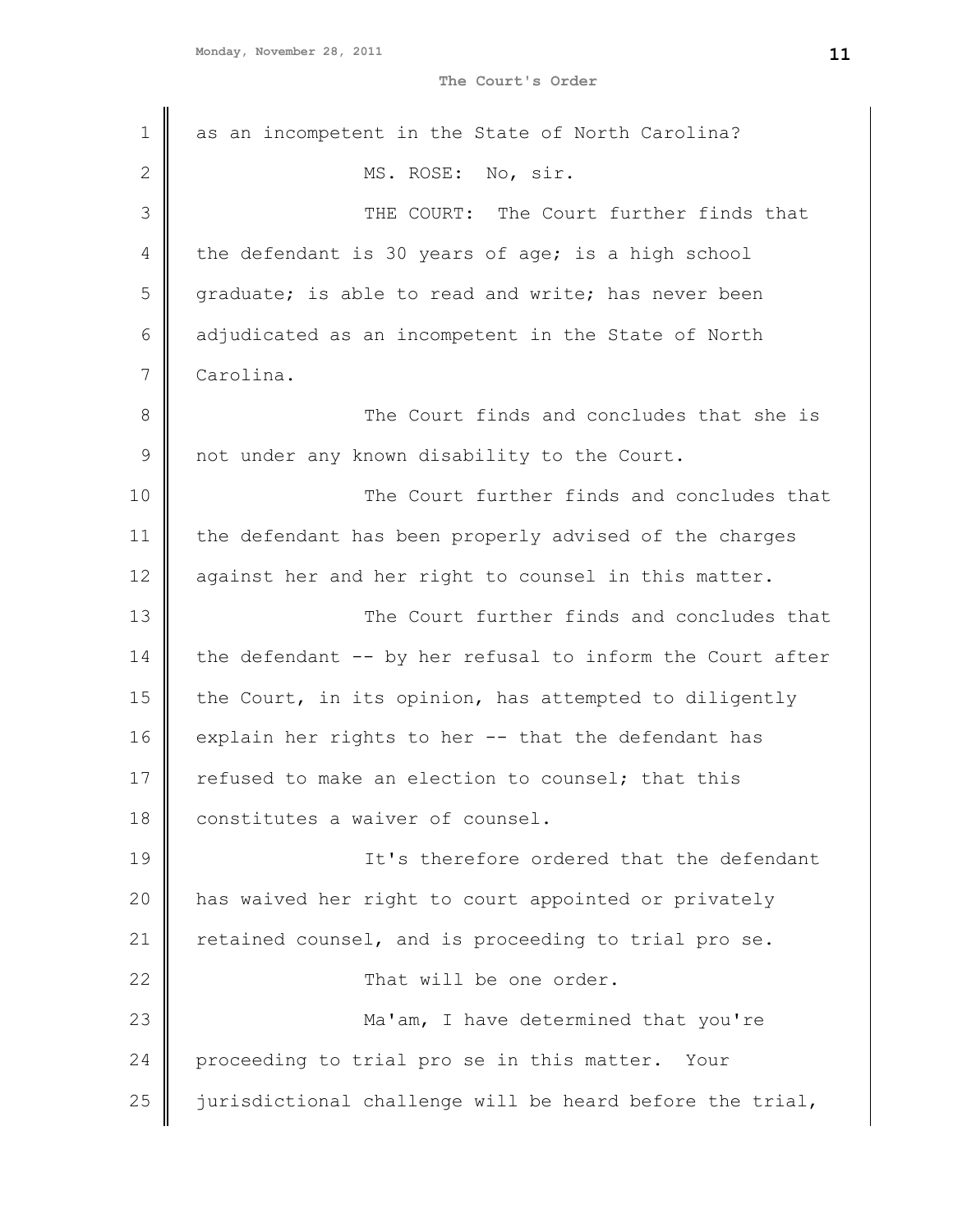1 2 3 4 5 6 7 8 9 10 11 12 13 14 15 16 17 18 19 20 21 22 23 24 25 but you need to understand the following: As a person proceeding to trial pro se, you need to understand that means -- that's a fancy way of saying by yourself, without a lawyer. MS. ROSE: I understand. THE COURT: I'm sure you do. You need to understand, ma'am, that it will be your responsibility, if this case proceeds to a jury trial, to select 12 jurors and an alternate to hear this case. You need to understand that you'll be held to the same Rules of Evidence as the district attorney. You need to understand that if you are convicted at the conclusion of this trial by the jury, that the sentencing will be in the discretion of the judge. And you need to understand that you will be subject to a sentence not to exceed 120 days in the North Carolina Department of Corrections. Do you understand that? MS. ROSE: I understand, Your Honor. THE COURT: Let the record further reflect that the defendant -- And this will also be placed -- we can just do a notice of this, Mr. Court Reporter.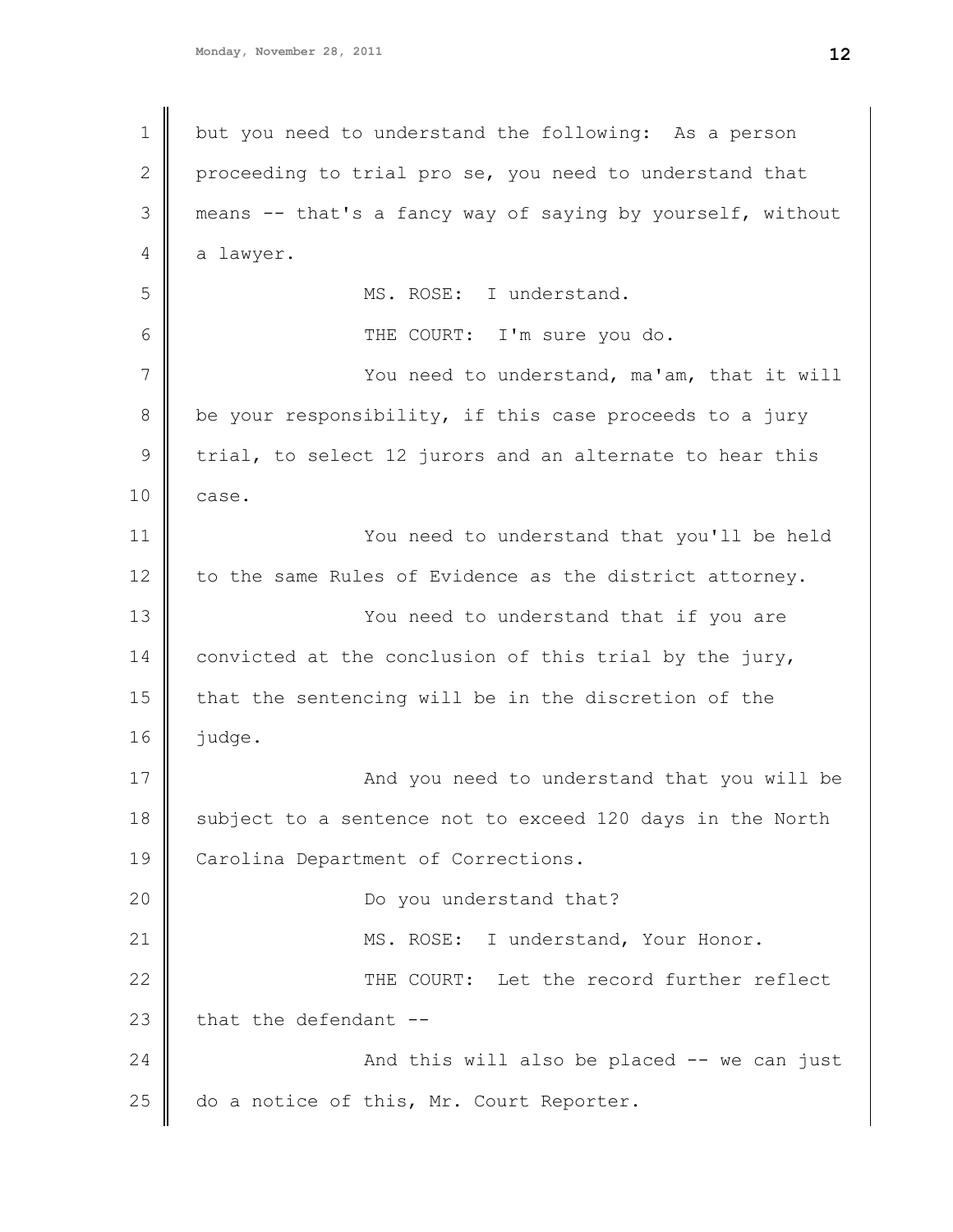1 2 3 4 5 6 7 8 9 10 11 12 13 14 15 16 17 18 19 20 21 22 23 24 25 -- the Court finds and concludes that the defendant has been advised of her rights of a person proceeding to trial pro se. All right. Mr. DA, I'll leave it up to you when and if you wanna call this, we need to resolve Miss Rose's jurisdictional motion before we proceed to hear the matter before the jury; determine whether it's proper to in fact place the matter before the jury. MR. TAYLOR: T-6. THE COURT: Miss Rose, you're the sixth on the trial list for this month, ma'am. Do you have a way to get in touch with her, Mr. DA? MR. TAYLOR: Not at this -- not other than a mailing address. THE COURT: Ma'am, I need for you to --Miss Rose, I understand you're contesting jurisdiction, but I can't -- we can either do this one of two ways: I can hold you here in the courtroom; or you can give the clerk your name and your cell phone, address, where we can reach you. If you can tell us you'll be back in one hour upon being called by the clerk to return to the courtroom -- I don't like to use -- I'd rather use the nice Brad than the mean Brad; I'd rather be nice to you than mean to you. But you also need to understand that if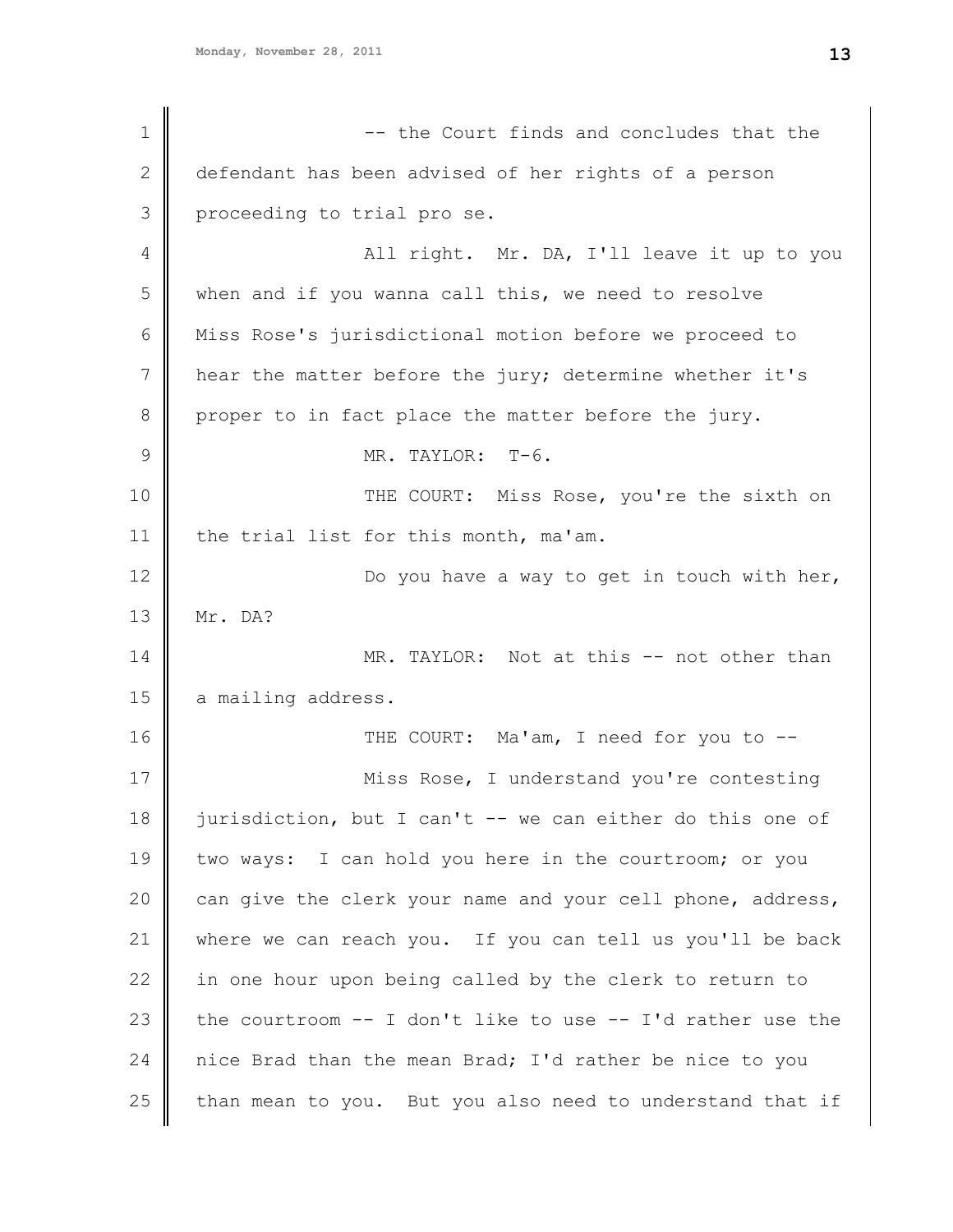1 2 3 4 5 6 7 8 9 10 11 12 13 14 15 16 17 18 19 20 21 22 23 24 25 you don't show back up within an hour, there will be an order for arrest issued for you and secured bond set, which means you have to stay in jail or post bond; one or the other. Can you tell me, can you be back up here in an hour if we call you on your cell phone? MS. ROSE: It's a possibility, but I can't guarantee it because we're really limited in transportation. THE COURT: Okay. Well, I'm just trying to cooperate with you and trying to help you and not impose upon you so you'd have to be uncomfortable. So if you can't tell me you'll be back up here in an hour, unless you and the DA can work something out, I'd need for you to have a seat in the courtroom this week. MS. ROSE: Can I get the possibility for two hours? THE COURT: I'll let you have a seat out there and talk to the DA when we take a break later today. Two hours, that's usually -- that's usually too much for me. But if the DA wants to agree to it, it's all right with me. Have a seat out there and we'll give you a chance to talk to him. Okay. Thank you. (The Court addresses unrelated matters from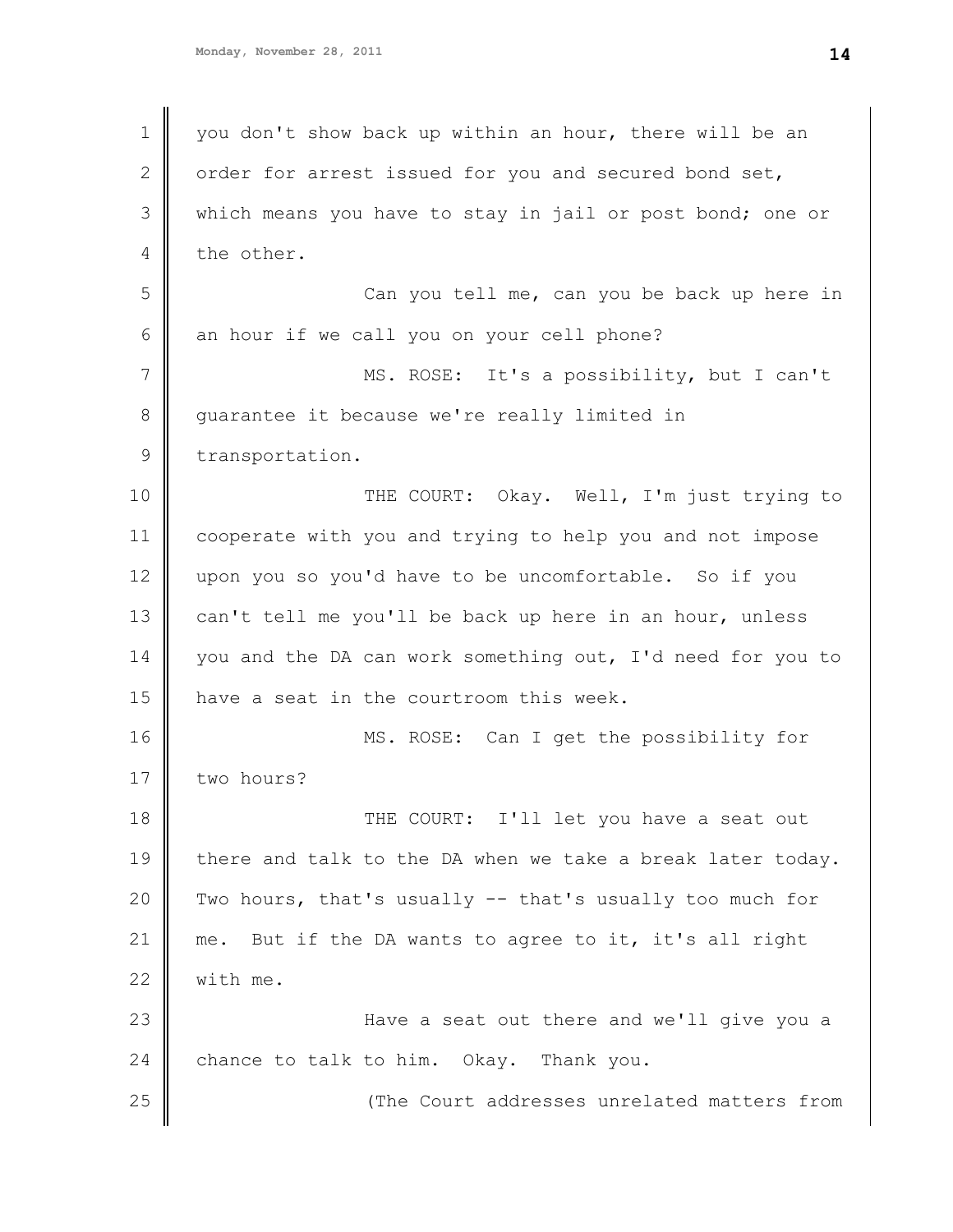**Statement by Ms. Rose**

| 1            | $10:57$ a.m. to $12:37$ p.m.)                             |
|--------------|-----------------------------------------------------------|
| $\mathbf{2}$ | MR. TAYLOR: Your Honor, I spoke with her                  |
| 3            | at the break. She does have some travel issues. I'm okay  |
| 4            | with an hour-and-a-half standby. I'll do what I can for   |
| 5            | her. If it looks like we'll reach it Thursday, for        |
| 6            | example, I'll try to give her a call on Wednesday so she  |
| 7            | can make arrangements.                                    |
| 8            | MS. ROSE: Your Honor, if I can make a                     |
| $\mathsf 9$  | statement beforehand?                                     |
| 10           | THE COURT: Yes, ma'am.                                    |
| 11           | MS. ROSE: I appreciate that.                              |
| 12           | I put all this information in back in June                |
| 13           | when I made a special appearance. And the prosecution has |
| 14           | taken in excess of 90 days to respond to my initial       |
| 15           | challenge, and I've only been given one day to rebut it.  |
| 16           | I received it on the day of arraignment -- the day of     |
| 17           | arraignment. And it was on a holiday weekend.             |
| 18           | "This challenge brings up the                             |
| 19           | constitutionality of the Reconstruction Acts, and" --     |
| 20           | THE COURT: Just a little bit slower. Back                 |
| 21           | up to "This challenge brings up the Reconstruction Acts." |
| 22           | The court reporter has to write down everything you say.  |
| 23           | So just speak just a little bit slower.                   |
| 24           | Go back to "the Reconstruction Acts."                     |
| 25           | MS. ROSE: "This challenge brings up the                   |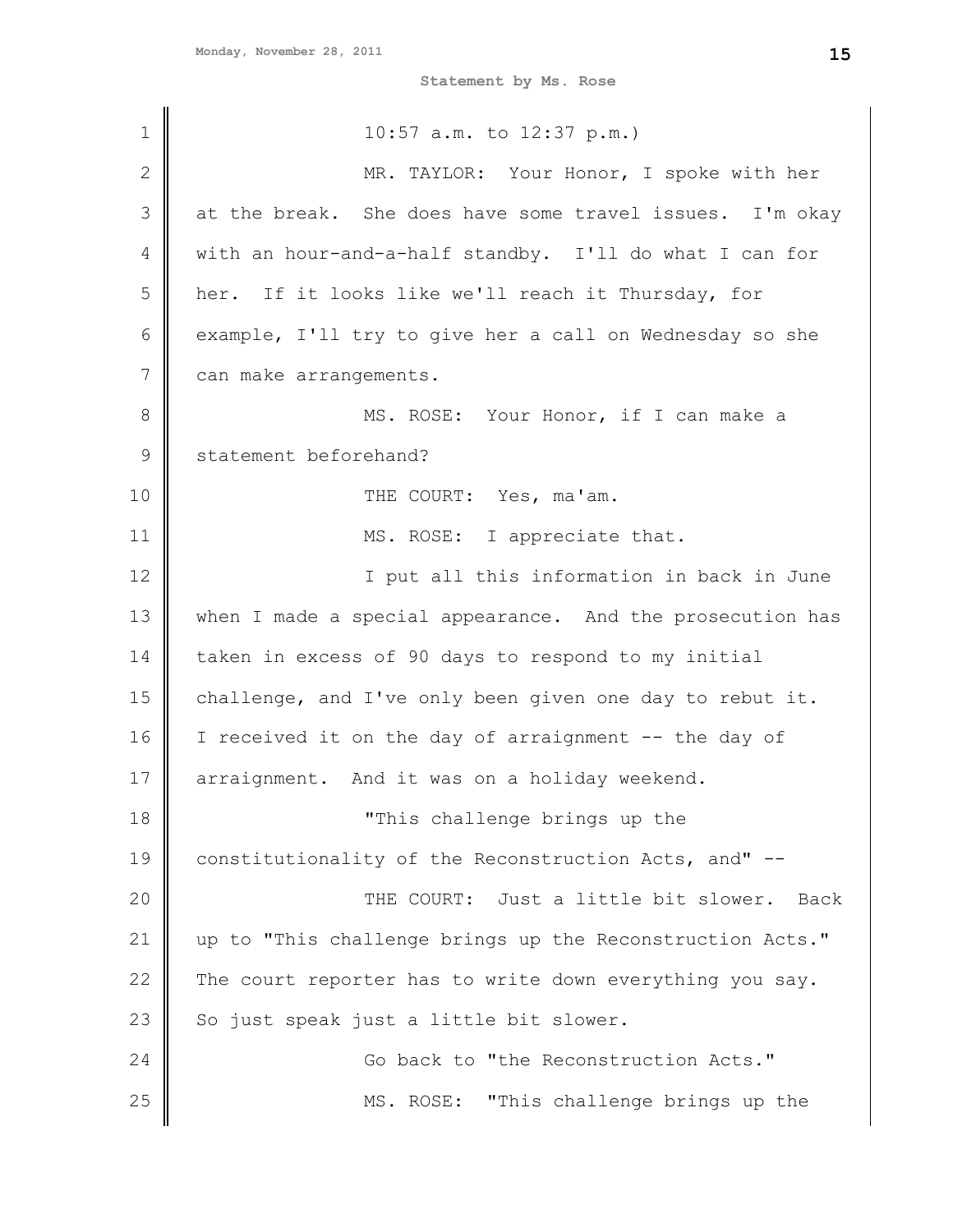**Statement by Ms. Rose**

| $\mathbf 1$    | constitutionality of the Reconstruction Acts, and I feel   |
|----------------|------------------------------------------------------------|
| $\mathbf{2}$   | that this court is attempting to rush this to trial        |
| 3              | because of the sensitivity of the issue. The issue deals   |
| 4              | with the constitutionality of the state by the policy of   |
| 5              | prosecuting action. And as such, I would like it if you    |
| 6              | would certify your order for appeal, please."              |
| $\overline{7}$ | THE COURT: Miss Rose, I'll be perfectly                    |
| $\,8\,$        | happy to certify anything we do for appeal. You have the   |
| $\mathsf 9$    | absolute right to appeal everything you wish to the North  |
| 10             | Carolina Court of Appeals. But we haven't entered any      |
| 11             | orders.                                                    |
| 12             | MS. ROSE: You entered the order earlier.                   |
| 13             | THE COURT: Concerning your right to                        |
| 14             | counsel?                                                   |
| 15             | MS. ROSE: Mm-hmm.                                          |
| 16             | THE COURT: Okay. I will -- if you're                       |
| 17             | asking could I certify that for immediate appeal while the |
| 18             | case is pending, that motion is denied.                    |
| 19             | Anything else?                                             |
| 20             | MS. ROSE: No. That's it. Thank you, Your                   |
| 21             | Honor.                                                     |
| 22             | THE COURT: All right. And you can be here                  |
| 23             | in an hour-and-a-half if the clerk calls you, is that      |
| 24             | correct?                                                   |
| 25             | MS. ROSE: That is correct.                                 |
|                |                                                            |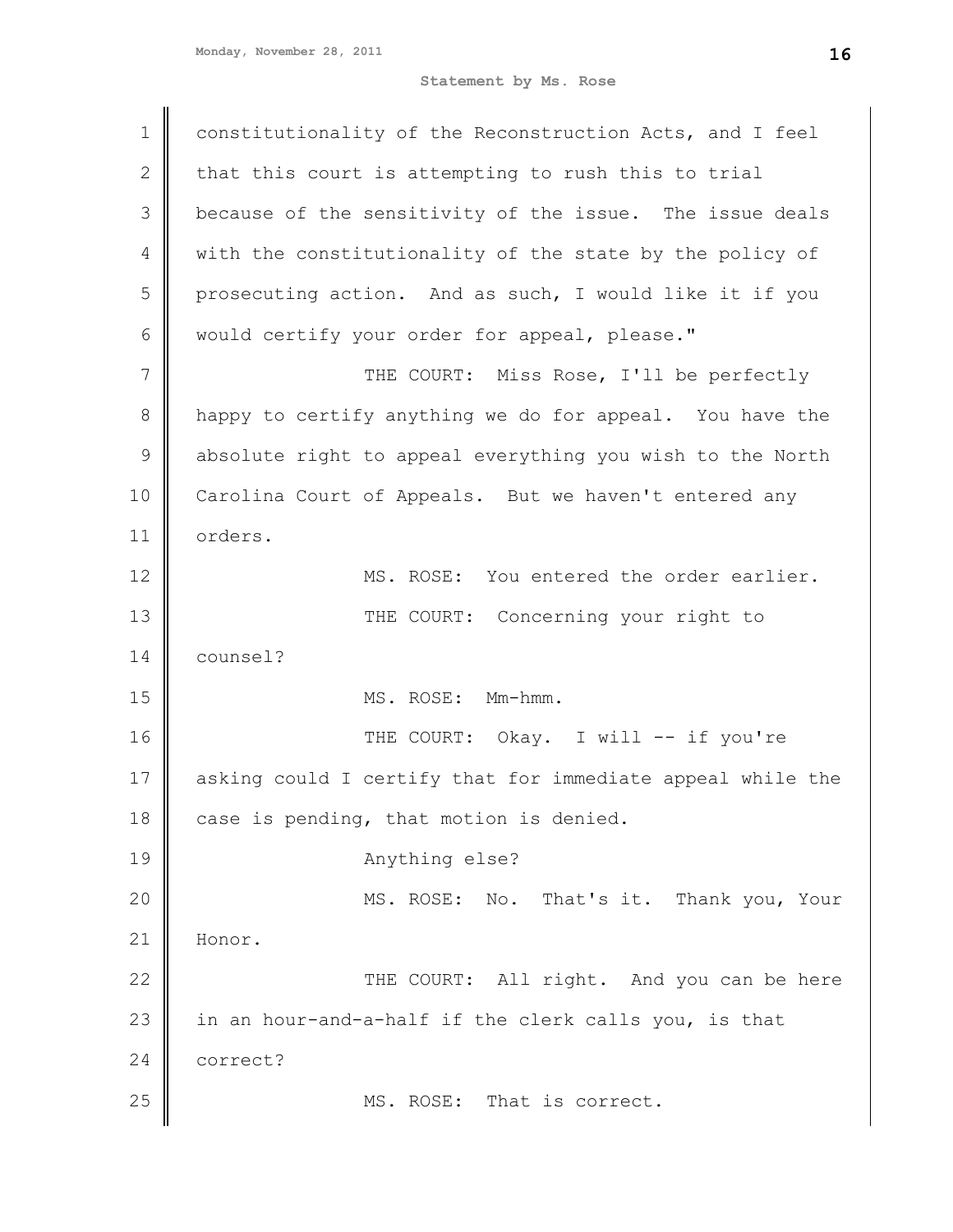| $\mathbf 1$      | THE COURT: Thank you so much, ma'am.        |
|------------------|---------------------------------------------|
| $\sqrt{2}$       | Could you step up to the clerk?             |
| $\mathfrak{Z}$   | (Hearing adjourns at 12:40 p.m. and resumes |
| $\overline{4}$   | November 30, 2011, at 9:43 a.m.)            |
| $\mathbf 5$      |                                             |
| $\sqrt{6}$       |                                             |
| $\boldsymbol{7}$ |                                             |
| $\,8\,$          |                                             |
| $\mathsf 9$      |                                             |
| $10$             |                                             |
| 11               |                                             |
| 12               |                                             |
| 13               |                                             |
| 14               |                                             |
| $15\,$           |                                             |
| 16               |                                             |
| $17$             |                                             |
| $18\,$           |                                             |
| 19               |                                             |
| 20               |                                             |
| 21               |                                             |
| 22               |                                             |
| 23               |                                             |
| 24               |                                             |
| 25               |                                             |